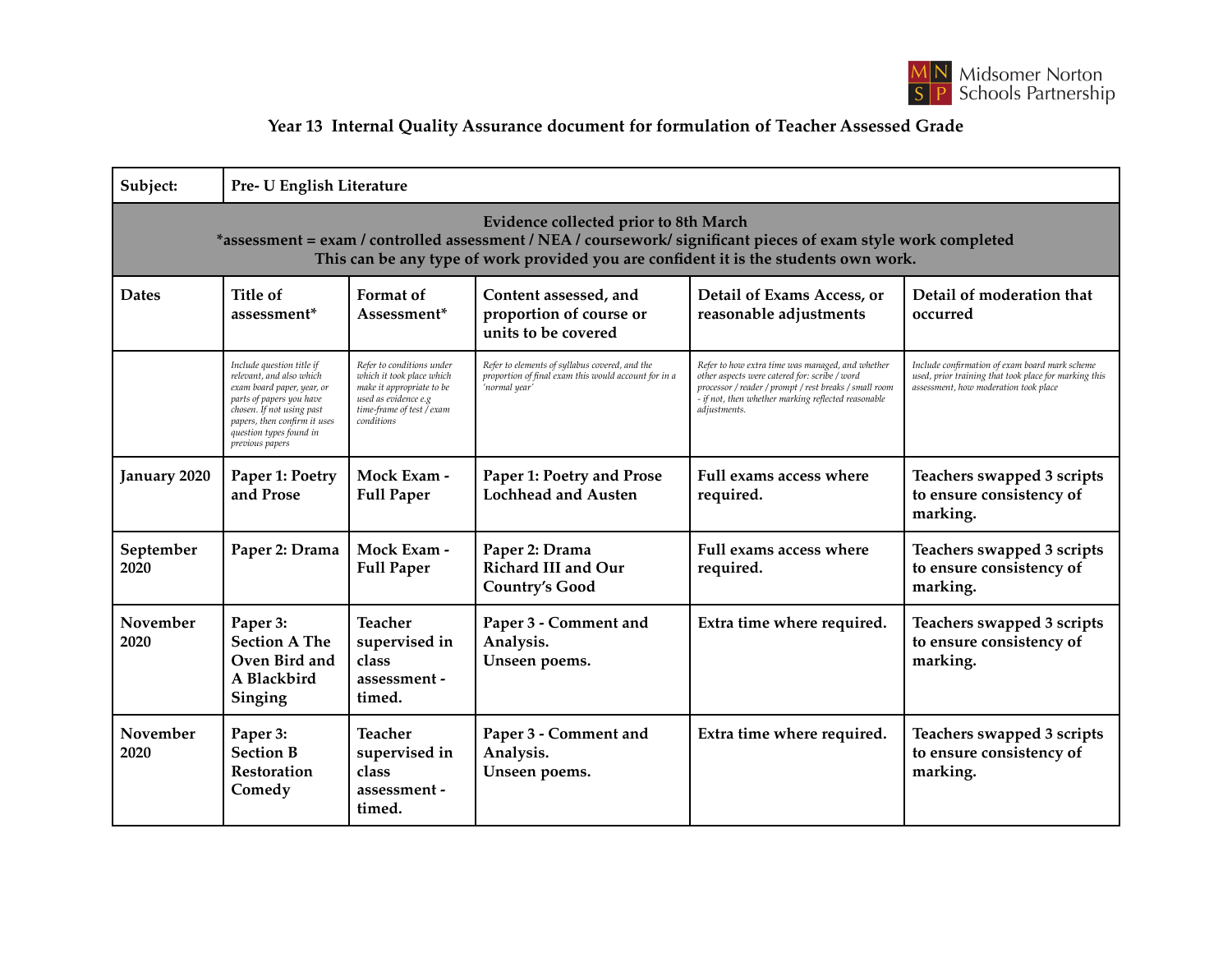

| December<br>2020                                                                                                                                     | Paper 3 2016                                                                                                                                                                                                               | Mock Exam -<br><b>Full Paper</b>                                                                                                                       | Paper 3 - Comment and<br>Analysis.<br><b>Unseen Extracts</b>                                                                                                                             | Full exams access where<br>required.                                                                                                                                                                                               | Teachers swapped 3 scripts<br>to ensure consistency of<br>marking.                                                                                                                      |  |  |  |  |
|------------------------------------------------------------------------------------------------------------------------------------------------------|----------------------------------------------------------------------------------------------------------------------------------------------------------------------------------------------------------------------------|--------------------------------------------------------------------------------------------------------------------------------------------------------|------------------------------------------------------------------------------------------------------------------------------------------------------------------------------------------|------------------------------------------------------------------------------------------------------------------------------------------------------------------------------------------------------------------------------------|-----------------------------------------------------------------------------------------------------------------------------------------------------------------------------------------|--|--|--|--|
| Evidence collected after 8th March<br>*assessment = exam / controlled assessment / NEA / coursework/ significant pieces of exam style work completed |                                                                                                                                                                                                                            |                                                                                                                                                        |                                                                                                                                                                                          |                                                                                                                                                                                                                                    |                                                                                                                                                                                         |  |  |  |  |
| <b>Dates</b>                                                                                                                                         | <b>Title of</b><br>assessment*                                                                                                                                                                                             | Format of<br>Assessment*                                                                                                                               | Content assessed, and<br>proportion of course                                                                                                                                            | Detail of Exams Access, or<br>reasonable adjustments                                                                                                                                                                               | Detail of moderation that<br>occurred                                                                                                                                                   |  |  |  |  |
|                                                                                                                                                      | Include question title if<br>relevant, and also which<br>exam board paper, year, or<br>parts of papers you have<br>chosen. If not using past<br>papers, then confirm it uses<br>question types found in<br>previous papers | Refer to conditions under<br>which it took place which<br>make it appropriate to be<br>used as evidence e.g<br>time-frame of test / exam<br>conditions | Refer to elements of syllabus covered, and the<br>proportion of final exam this would account for in a<br>'normal year'                                                                  | Refer to how extra time was managed, and whether<br>other aspects were catered for: scribe / word<br>processor / reader / prompt / rest breaks / small room<br>- if not, then whether marking reflected reasonable<br>adjustments. | Include confirmation of exam board mark scheme<br>used, prior training that took place for marking this<br>assessment, how moderation took place                                        |  |  |  |  |
| 29th March<br>2021                                                                                                                                   | Personal<br>Investigation                                                                                                                                                                                                  | Independent<br>Coursework                                                                                                                              | One essay of 3,000 - 3,500<br>words which involves a<br>significant comparison<br>between two authors. The<br>title and scope of the<br>investigation is individual<br>to the candidate. | N/A                                                                                                                                                                                                                                | Teachers to mark the PIs<br>that they have supervised<br>and then swap to ensure<br>consistency of marking.<br>Head of Department to<br>sample and moderate 2 PIs<br>from each teacher. |  |  |  |  |
| 22nd March<br>2021                                                                                                                                   | Paper 1 Section<br>A Liz<br>Lochhead                                                                                                                                                                                       | Exam<br>Conditions<br>-Closed Book<br>1 hour                                                                                                           | Poetry: Liz Lochhead                                                                                                                                                                     | <b>Full Exams Access where</b><br>required.                                                                                                                                                                                        | Teachers to mark three<br>scripts and swap to ensure<br>consistency of marking.<br>Head of Department to<br>sample and moderate 2<br>scripts from each teacher.                         |  |  |  |  |
| 31st March<br>2021                                                                                                                                   | Paper 1 Section<br><b>B</b> Sense and<br>Sensibility                                                                                                                                                                       | Exam<br>Conditions<br>-Closed Book<br>1 hour                                                                                                           | Prose: Jane Austen Sense<br>and Sensibility                                                                                                                                              | <b>Full Exams Access where</b><br>required.                                                                                                                                                                                        | Teachers to mark three<br>scripts and swap to ensure<br>consistency of marking.<br>Head of Department to<br>sample and moderate 2<br>scripts from each teacher.                         |  |  |  |  |